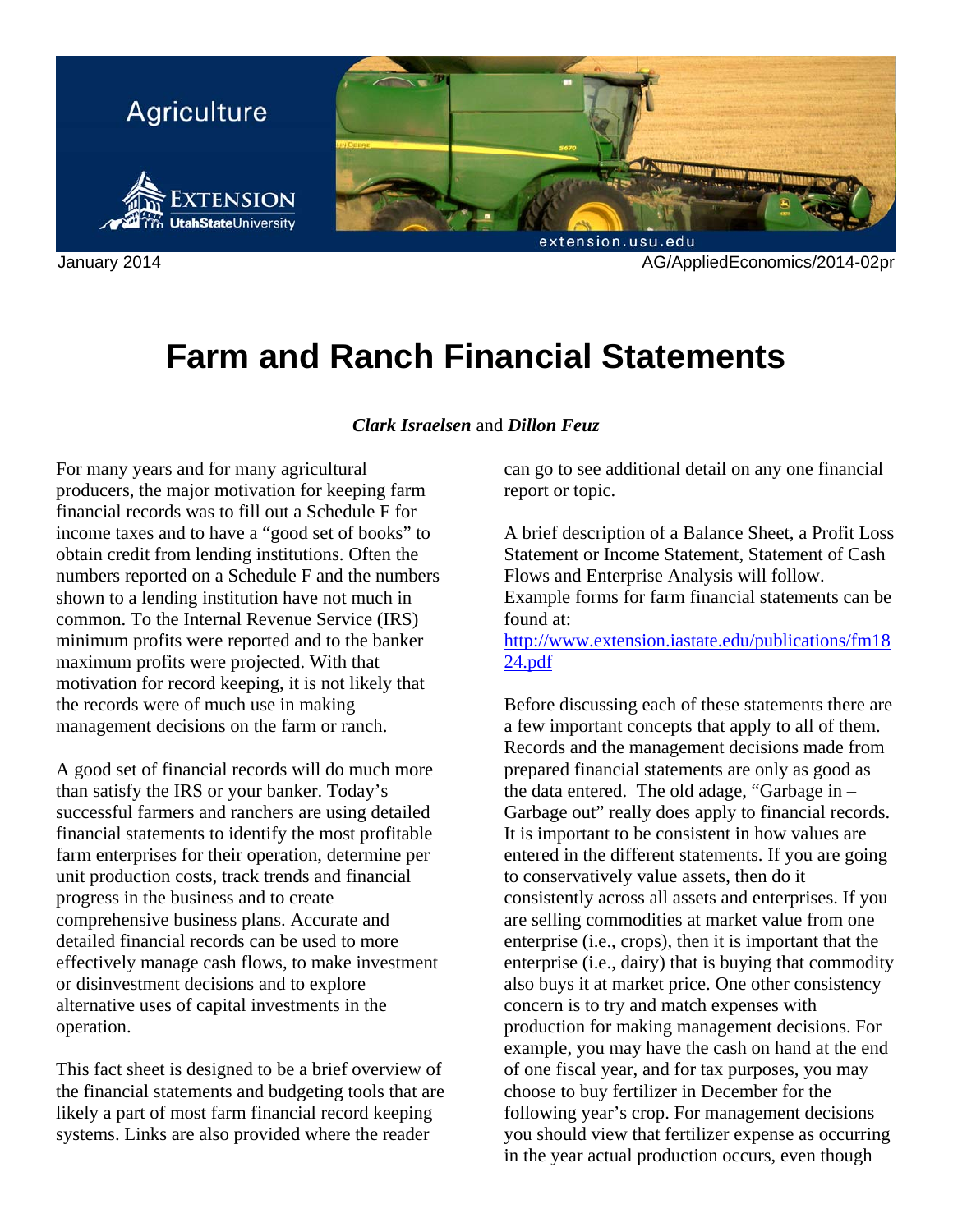the expense was pre-paid earlier to reduce tax liability.

#### **Balance Sheets**

The first statement we will discuss is the Balance Sheet. The Balance Sheet lists assets, liabilities and net worth or equity. This statement has been described as a snap shot of the business at a given point in time. It answers the question; Are we financially sound? Assets (total value of the business) minus liabilities (what you owe) equals equity (what you really own). A detailed balance sheet should be prepared at least annually. It is also wise to prepare this statement at the same time each year since the combination of assets and liabilities varies according to the seasons. It is also essential that assets be valued consistently. Some Balance Sheets are prepared on a cost value basis and others on a market value basis. A cost based balance sheet will show changes in the farm or ranch equity position based solely on the farms profitability. The market value approach will show changes to owner equity that are the result of profitability and the result of inflation or deflation in asset values. Inventories, such as livestock and feed, need to be accurate if the statement is to be useful. Successful farm managers will actually count inventories instead of simply estimating. Careful managers are not satisfied with an educated guess. Additional information on a Balance Sheet can be found at: http://www.ksre.ksu.edu/bookstore/pubs/mf291.pdf

## **Profit and Loss Statement**

The Profit Loss Statement is sometimes called an Income Statement. It is a summary of income and expenses over a specific period of time. It includes Revenue (what you earned) minus Expenses (what it cost to earn it) to equal Profit or Loss. This statement is all that most need to file a Schedule F income tax return. However, real farm profitability cannot be measured without combining the Income Statement with the Balance Sheet. Inventories can increase or decrease and assets can and do change value independent of cash transactions. These changes need to be used to determine actual income even if they are not used when filing income taxes. Addition information on an Income Statement can be found at:

http://www.ksre.ksu.edu/bookstore/pubs/mf294.pdf

#### **Cash Flow Projections**

With the Profit Loss Statement complete, it is usually much easier to create Cash Flow projections for the new fiscal year. Cash Flow is just that, the flow of cash through the business during the fiscal year. What cash do we expect to receive during a given month? What cash do we expect to pay out during a given month? What will our cash balance be at the end of the month? Good Cash Flow projections help managers to know if they will have enough cash available at the right time to meet financial obligations when they are due. It may be necessary to borrow money during the year to make up for cash short falls. Cash Flow projections help managers know when they need to borrow, how much they need to borrow, and when the money can be paid back. The Cash Flow Statement helps producers look to the future and plan with increased confidence. It must be remembered that making these projections is not an exact science and that they will undoubtedly not reflect what actually happens during the year because changes in the business or markets will alter the results. But, comparing what was projected with what actually occurs on a regular basis during the year is a key to managing the finances of your farm or ranch. Additional information on a Cash Flow Statement can be found at:

http://www.ksre.ksu.edu/bookstore/pubs/mf275.pdf

## **Enterprise Analysis**

Another useful financial tool is an Enterprise Analysis. Without Enterprise Analysis, managers may not know which segments of the business are making money and which segments are losing money. It is also impossible to know how incremental changes in markets, such as milk prices, will impact the business. It is also impossible to determine the cost of production on a per unit basis without evaluating specific enterprises.

The consistency in how items are valued that was previously discussed is very crucial in conducting enterprise analysis. It may be tempting to show a favorite enterprise in the "best" financial position. Don't do it. Treat all enterprises equally from a records standpoint. Only then can managers make the best management decisions. For example, managers may find that they are making more money growing crops than they are feeding cattle. Managers may still choose to feed cattle rather than simply sell crops, but they do so knowing the